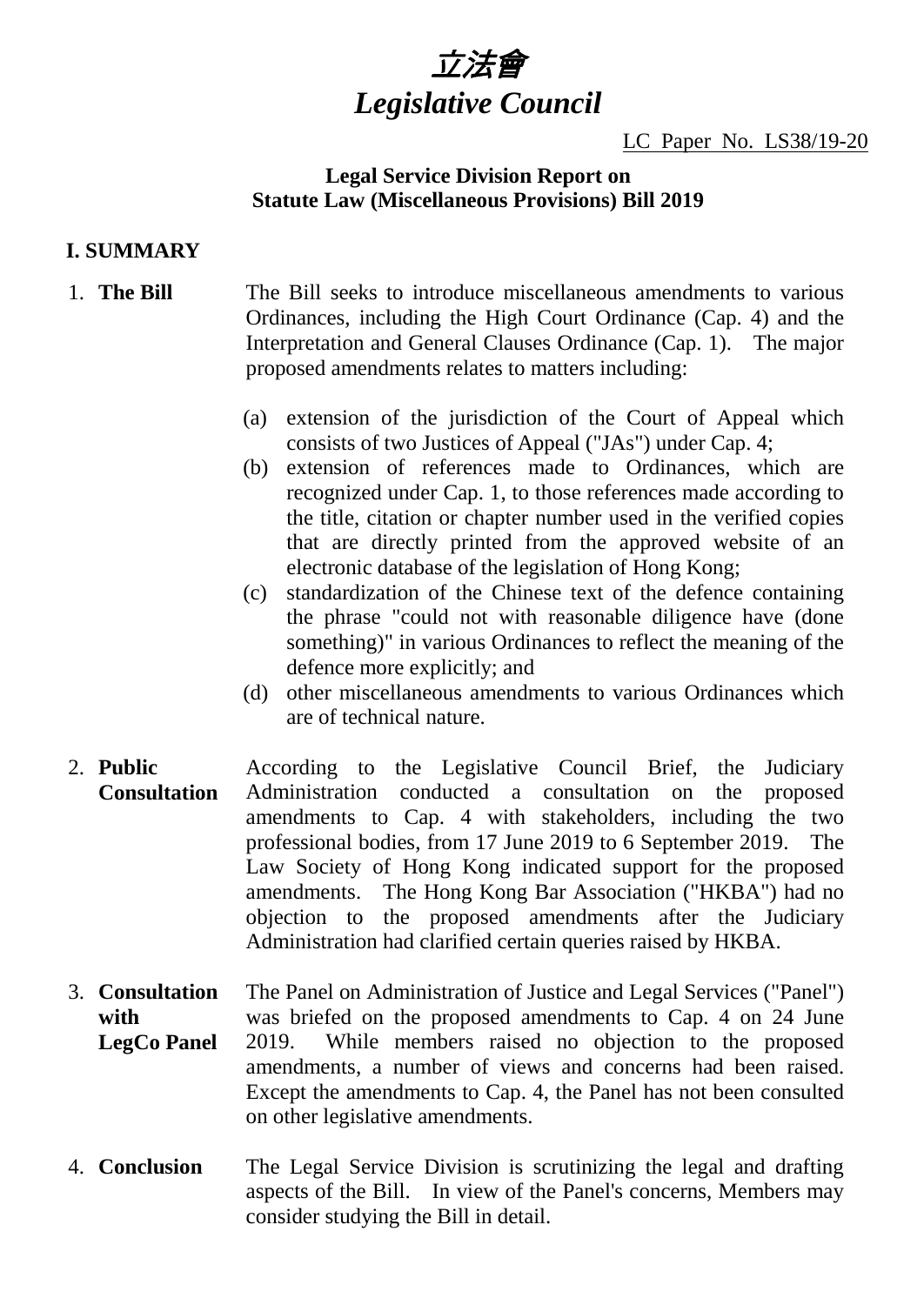## **II. REPORT**

The date of First Reading of the Bill is 15 January 2020. Members may refer to the Legislative Council ("LegCo") Brief (File Ref.: LP 3/00/15C) issued by Department of Justice in December 2019 for background of the Bill.

#### **Object of the Bill**

2. The Bill seeks to provide for miscellaneous amendments to various Ordinances, including the High Court Ordinance (Cap. 4) and the Interpretation and General Clauses Ordinance (Cap. 1).

## **Provisions of the Bill**

3. This is an omnibus bill which consists of five Parts. The major proposed amendments in the Bill are summarized in the following paragraphs.

# Amendments to the High Court Ordinance (Cap. 4)

4. Section 34B of Cap. 4 relates to the Court of Appeal ("CA") in the exercise of its civil jurisdiction. Under section 34B(2) of Cap. 4, CA is duly constituted for the purpose of exercising any of its civil jurisdiction if it consists of an uneven number of Justices of Appeal ("JA") not less than three. At present, CA that consists of two JAs ("two-JA bench") is also duly constituted for the purposes specified in section 34B(4), including hearing (or determining) an application for leave to appeal other than that for leave to appeal to the Court of Final Appeal ("CFA"), an appeal against a decision of a single JA or a decision on an interlocutory application in relation to a matter pending before CA, and an appeal where all parties to the appeal have filed a consent to the appeal being heard by two JAs.

- 5. Part 2 of Bill seeks to amend section 34B of Cap. 4 to:
	- (a) extend the jurisdiction of a two-JA bench to hear and determine (i) applications for leave to CFA against the decisions made by CA consisting of less than three JAs and (ii) appeal against the Court of First Instance's decisions to refuse to grant leave to apply for judicial review or to grant such leave on terms of the application pursuant to Order 53, rule 3(4) of the Rules of the High Court (Cap. 4A);
	- (b) allow parties to an appeal (or application) before a two-JA bench to apply, and also provide that any two-JA bench may make an order of its own motion, for the appeal (or application) to be re-argued before three-JA bench when the two-JA bench cannot reach an unanimous decision; and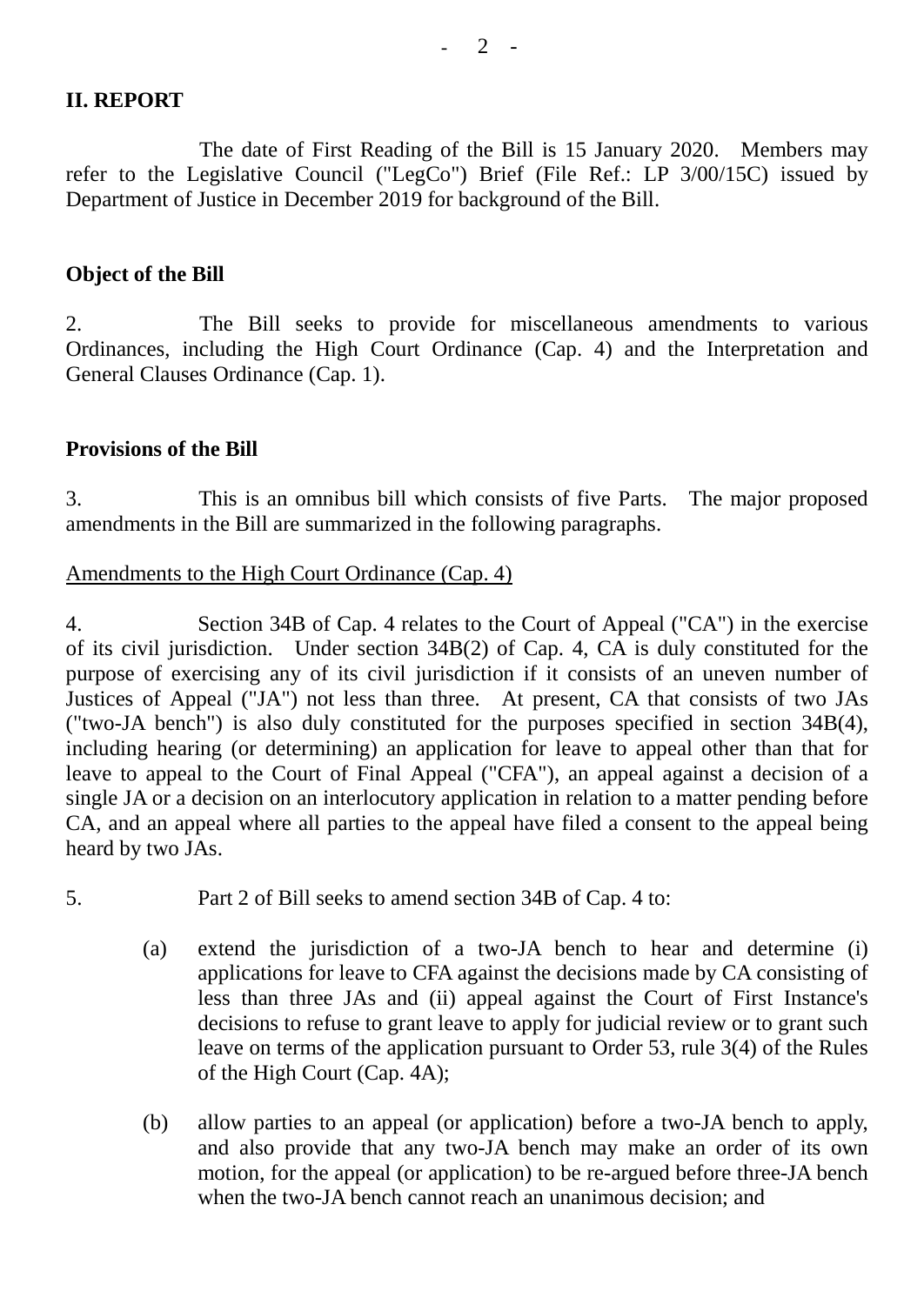(c) provide for transitional arrangements relating to the relevant appeal (or application) that are duly filed before the commencement date of Part 2 of the enacted Ordinance after the Bill is passed by LegCo.

6. Part 2 of the Bill also seeks to amend sections 2, 4 and 5 of Cap. 4 so that a JA may act as an additional judge of the Court of First Instance ("CFI") and a CFI judge may act as an additional JA of CA without sitting in the relevant court. The effect would be that additional judges in CFI and CA would have the express power to dispose of cases before them on paper without physically sitting in court.<sup>[1](#page-2-0)</sup>

7. According to paragraph 5 of LegCo Brief, the Judiciary anticipates that the proposed amendments to section 34B of Cap. 4 would facilitate the processing of cases, including judicial review involving non-refoulement cases and increase the flexibility in deployment of judicial manpower in taking up other court cases. The Judiciary also expects that the clarification of the powers of the additional CFI or CA judges by the proposed amendments to Cap. 4 to dispose of cases on paper could promote just, expeditious and economical disposal of court proceedings on paper where appropriate, thus increasing the courts' overall efficiency of case handling.

# Amendment to the Interpretation and General Clauses Ordinance (Cap. 1)

8. Section 13(2) of Cap. 1 provides that any reference made to any Ordinance may be made according to the title, short title, citation, number or chapter number used in copies of Ordinances printed by the Government Printer (i.e. the loose-leaf edition of the Laws of Hong Kong). Section 5 of the Legislation Publication Ordinance (Cap. 614) provides for the legal status of verified copies of legislation that are printed directly from the approved website of an electronic database of the legislation of Hong Kong established by the Secretary for Justice under section 3 of Cap. 614.

9. In the light of section 5 of Cap. 614, Part 3 of the Bill seeks to amend section 13(2) of Cap. 1 to provide that references made to an Ordinance may be made according to the title, short title, citation, number or chapter number used in verified copies of the Ordinance published under Cap. 614, in addition to those printed by the Government Printer.

# Amendment to the Chinese text of certain defence provisions containing the "could not with reasonable diligence" reference in various Ordinances

10. In *HKSAR v Kong Hing Agency Ltd*<sup>[2](#page-2-1)</sup>, CA interpreted the statutory defence containing the phrase "could not with reasonable diligence have (done something)" ("the

<span id="page-2-0"></span>Section 4(2) and 5(2) of Cap. 4 provide respectively that a JA may sit in CFI and act as a judge of CFI, while a CFI judge may sit as an additional judge in CA. However, there could be ambiguities as to whether such additional judges in CA and CFI could exercise their judicial power without physically sitting in the relevant court and whether the additional judges could exercise their judicial power to dispose of cases before them on paper.

<span id="page-2-1"></span> $2 \text{ Reported in } [2008]$  2 HKLRD 461.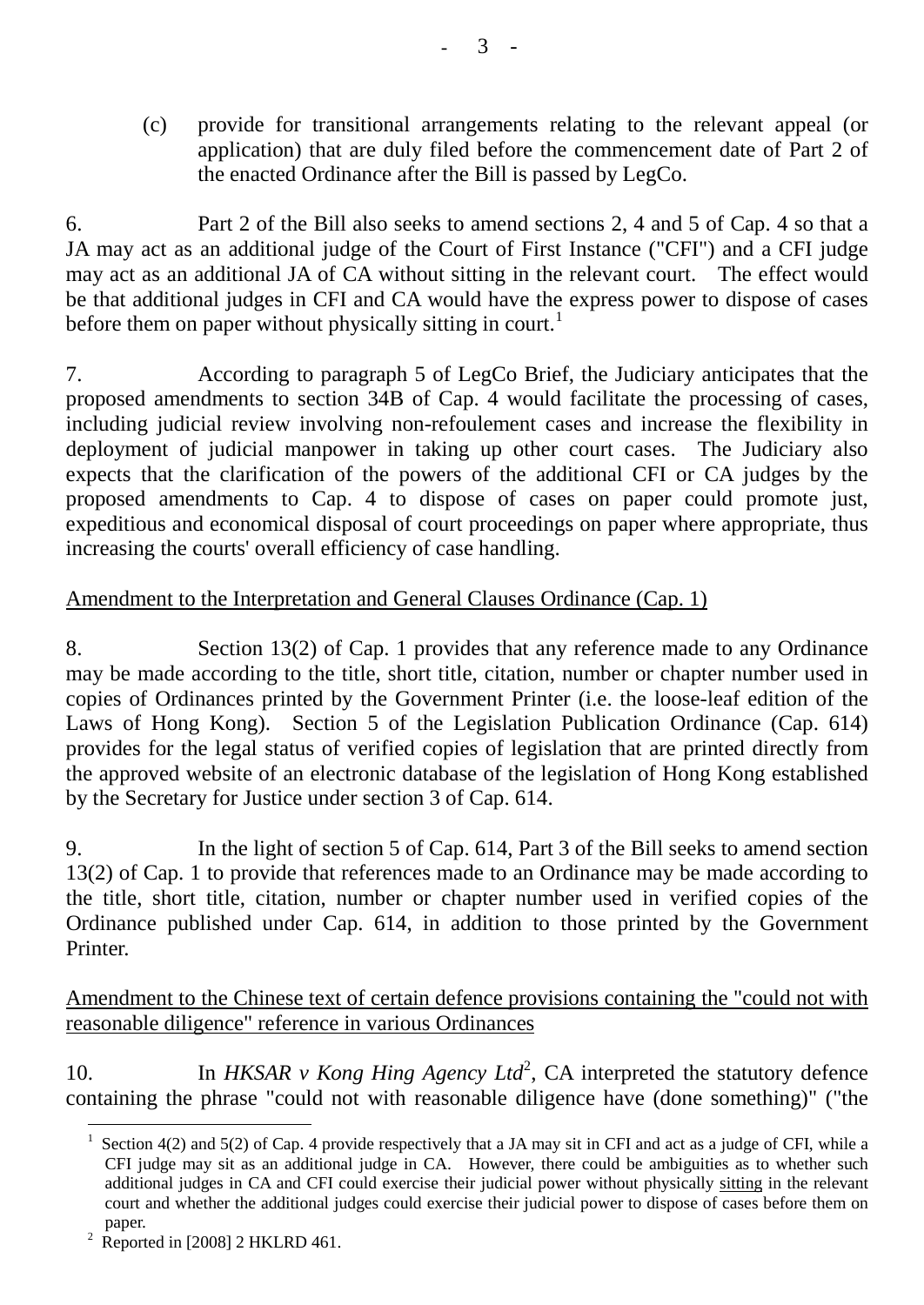defence") to refer to an objective test of what a person "could have been reasonably expected to have done in the circumstances". As such, the defence should refer to a hypothetical situation. According to such interpretation on the defence, there is no need for the court to examine what the accused had actually done in the given situation. In that regard, CFI has mentioned in its judgment in 香港特別行政區 訴 楊啟強<sup>[3](#page-3-0)</sup> that there are variations in the Chinese text of the defence in different Ordinances, and certain versions of the Chinese text could give an impression that the defence refers to a test or situation other than an objective test or a hypothetical situation as interpreted in *HKSAR v Kong Hing Agency Ltd*.

11. To address the concern raised by CFI in 香港特別行政區 訴 楊啟強, Part 4 of the Bills seeks to standardize the Chinese text of the defence in various Ordinances to make it read "即使作出合理努力也不能…".

# Other miscellaneous amendments

12. Part 5 seeks to make miscellaneous amendments of technical nature to various Ordinances. These amendments include updating the references to the titles of certain ordinances, amending cross-references and updating certain terms and expressions in ordinances to achieve consistency, and to make provisions for correcting minor errors, for example, replacing the term "widows" by a gender neutral term "surviving spouses" and replacing the term "defective" by "mentally incapacitated person" in certain Ordinances.

## **Commencement**

13. The Bill, if passed, would come into operation on the expiry of 30 days beginning on the day on which it is published in the Gazette as an Ordinance, except that

- (a) Part 2 (i.e. amendments to Cap. 4) would come into operation on a day to be appointed by the Chief Justice by notice published in Gazette; and
- (b) Division 11 of Part 4 (i.e. an amendment to the Chinese text of a defence to an offence by owner and tenant of an unlicensed hotel or guesthouse in section 5A of the Hotel and Guesthouse Accommodation Ordinance (Cap. 349)) would come into operation on the later of the following dates–
	- (i) the date on which the Bill is published in the Gazette as an Ordinance; or
	- (ii) the date on which Part 2 of the Hotel and Guesthouse Accommodation (Amendment) Bill 2018 comes into operation after it is passed by  $LegCo<sup>4</sup>$  $LegCo<sup>4</sup>$  $LegCo<sup>4</sup>$ .

<span id="page-3-1"></span><span id="page-3-0"></span>

Reported in [2018] 2 HKLRD 1320, see paras. 43-53.<br>This Bill has been scrutinized by a Bills Committee which will report to the House Committee in due course.